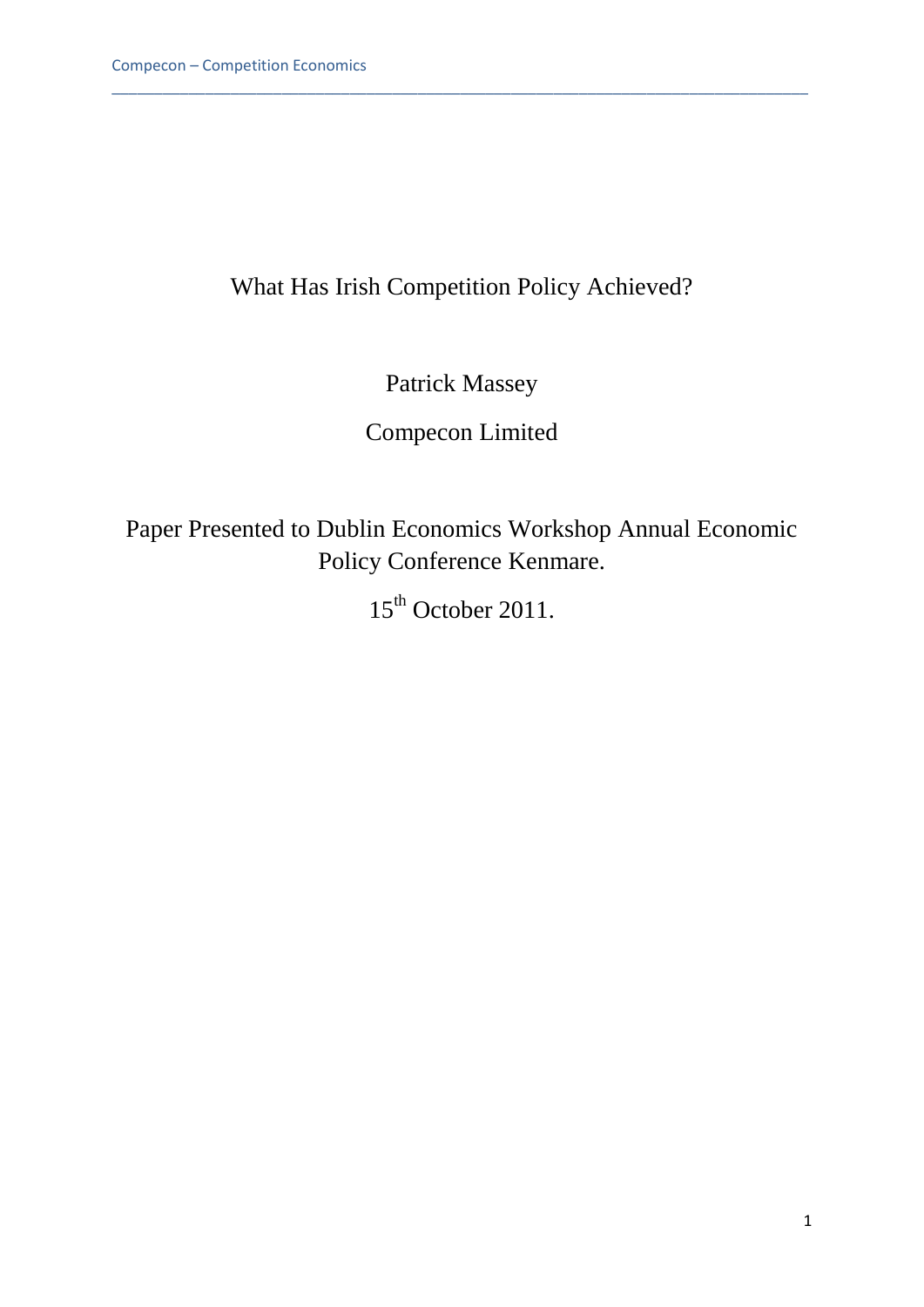## **1: Introduction.**

1

It is almost exactly 20 years since the introduction of the 1991 Competition Act which represented the first stuttering steps towards the introduction of a modern prohibition based competition law regime in Ireland. The legislation has been amended three times in the intervening twenty years and in recent weeks the Minister has published proposals for further reform to meet Ireland's obligations under the "bail-out" agreement. Further changes are believed to be in the pipeline. The fact that the legislation has been revised and enhanced with such frequency implies that there were serious deficiencies in the original legislation.

\_\_\_\_\_\_\_\_\_\_\_\_\_\_\_\_\_\_\_\_\_\_\_\_\_\_\_\_\_\_\_\_\_\_\_\_\_\_\_\_\_\_\_\_\_\_\_\_\_\_\_\_\_\_\_\_\_\_\_\_\_\_\_\_\_\_\_\_\_\_\_\_\_\_\_\_\_\_\_\_\_\_

In seeking to answer the question "what has Irish competition policy achieved?" the present paper considers a number of issues.

- 1. Effectiveness of competition legislation;
- 2. The merger control regime;
- 3. Wider aspects of competition policy including the impact of Government regulation.

# **2: The Evolution of Irish Competition Legislation.<sup>1</sup>**

A form of competition law based on the control of abuse principle was originally introduced in Ireland with the passage of the Restrictive Trade Practices Act, 1953. According to Hogan (1989) this legislation reflected a cautious approach due to the fact that it was novel in Ireland at that time. $<sup>2</sup>$  From 1953 until January 1986, a system of price control existed alongside</sup> competition legislation. Although the legislation was amended on several occasions, its basic features remained largely unchanged for almost 40 years.

"In the 1970s, instead of proceeding with comprehensive legislation on competition, reliance was placed on such mechanisms as the National Prices Commission to monitor, and occasionally to try to control, prices." (OECD, 2001)

<sup>&</sup>lt;sup>1</sup> For a more detailed description of the development of Irish competition law see, Massey and Daly (2003) and Massey and Cooke (2011).

 $2$  It should be noted that the 1953 Irish Act pre-dated the original EC Treaty and the competition legislation in many other European countries including the UK. Interestingly the Minister responsible for introducing the legislation, Sean Lemass, informed the Dail that the option of prohibition based system modelled on US law had been considered but rejected.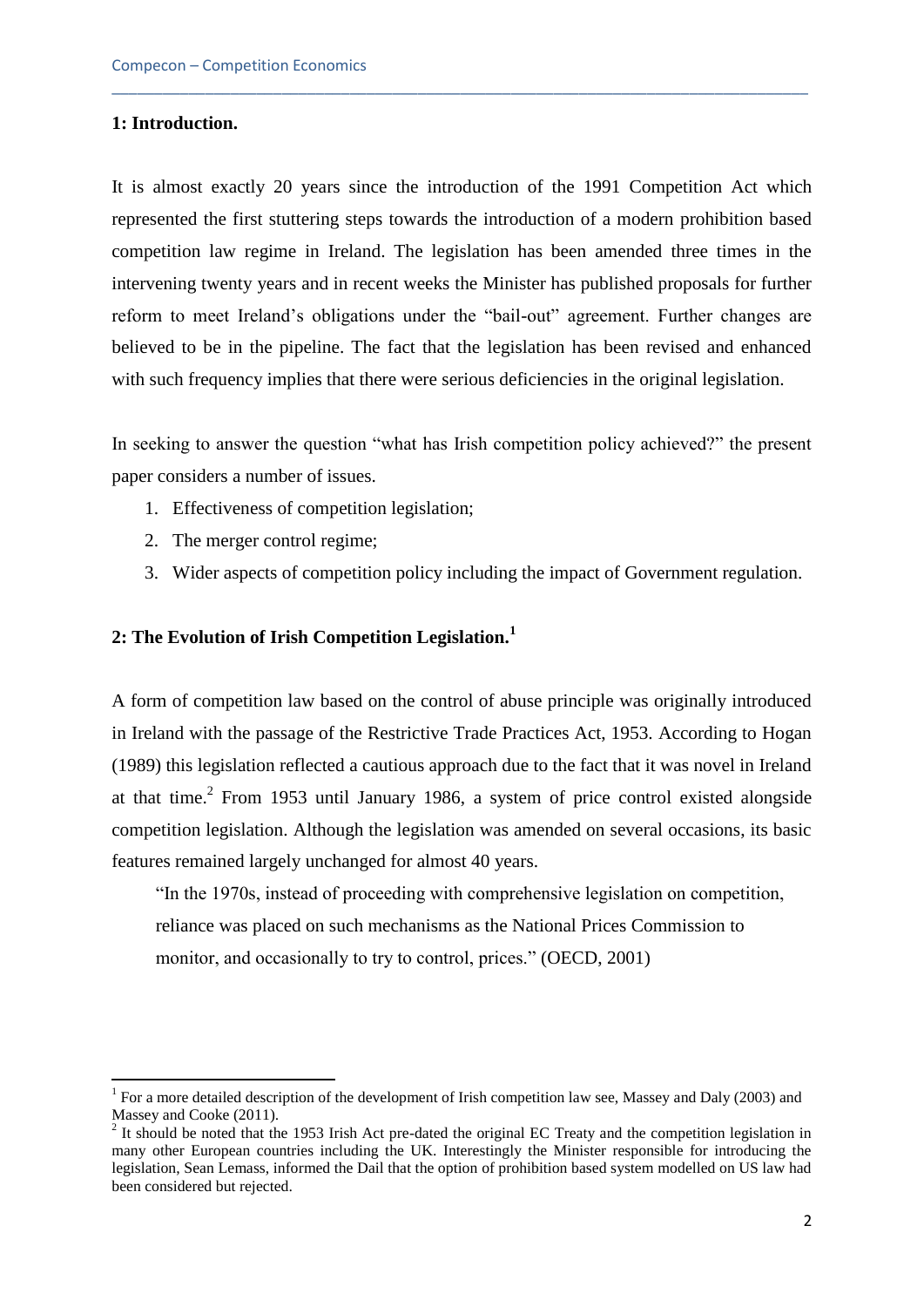The Competition Act, 1991, radically reformed Irish competition law introducing a prohibition based modelled on what were then Articles 85 and 86 of the Treaty of Rome. The legislation introduced two broad based prohibitions which have remained in place:

\_\_\_\_\_\_\_\_\_\_\_\_\_\_\_\_\_\_\_\_\_\_\_\_\_\_\_\_\_\_\_\_\_\_\_\_\_\_\_\_\_\_\_\_\_\_\_\_\_\_\_\_\_\_\_\_\_\_\_\_\_\_\_\_\_\_\_\_\_\_\_\_\_\_\_\_\_\_\_\_\_\_

• A prohibition on anti-competitive agreements between undertakings;  $3$  and

 A prohibition on the abuse of a dominant position by one or more undertakings. The legislation provided that any party aggrieved by such behaviour could bring legal proceedings seeking an injunction, declaration and/or damages including exemplary damages. The Minister was also given the right, which has never been exercised, to bring proceedings seeking an injunction and/or declaration.

A major shortcoming of the 1991 Act was the lack of any effective enforcement regime.

"One of the most consistent criticisms of this legislation was the inadequacy of the enforcement procedures." (Charleton and Bolger, 1998)

In 1994 the then Fianna Fail/Labour Government introduced a Bill to amend the legislation to allow the Competition Authority to bring civil proceedings before the Courts in respect of breaches of Sections 4 and 5 of the 1991 Act. The Bill, however, contained no provision for penal sanctions*,* including fines, and would have merely allowed the Authority to obtain declaratory and injunctive relief, that is to say, a declaration that a defendant had infringed the prohibition or that a particular agreement or concerted practice was void and an injunction to restrain its continuance. Following a change of administration the new "Rainbow" Government announced, on taking office that consideration would be given to:

"… strengthening of the Competition Authority by giving it enforcement powers and by enabling the Courts to impose stiff fines on those found to be engaging in unfair competition."<sup>4</sup>

It was subsequently announced that the amended Bill would not only introduce fines for companies found to be in breach of the Act but would also provide for fines and terms of imprisonment for the executives of such companies. (Rabbitte, 2005). Thus Ireland became somewhat unique in criminalising all infringements of competition law.<sup>5</sup>

1

 $3$  The prohibition also applies to decisions by associations of undertakings and concerted practices.

<sup>4</sup> *A Government of Renewal* December 1994.

 $<sup>5</sup>$  In the case of other jurisdictions which have criminal penalties, such sanctions only apply in respect of "hard-</sup> core" cartels. The reason for criminalising all competition law breaches was the generally accepted view that under the Constitution penal fines can only be imposed for criminal offences, i.e. the Constitution precludes administrative or civil fines.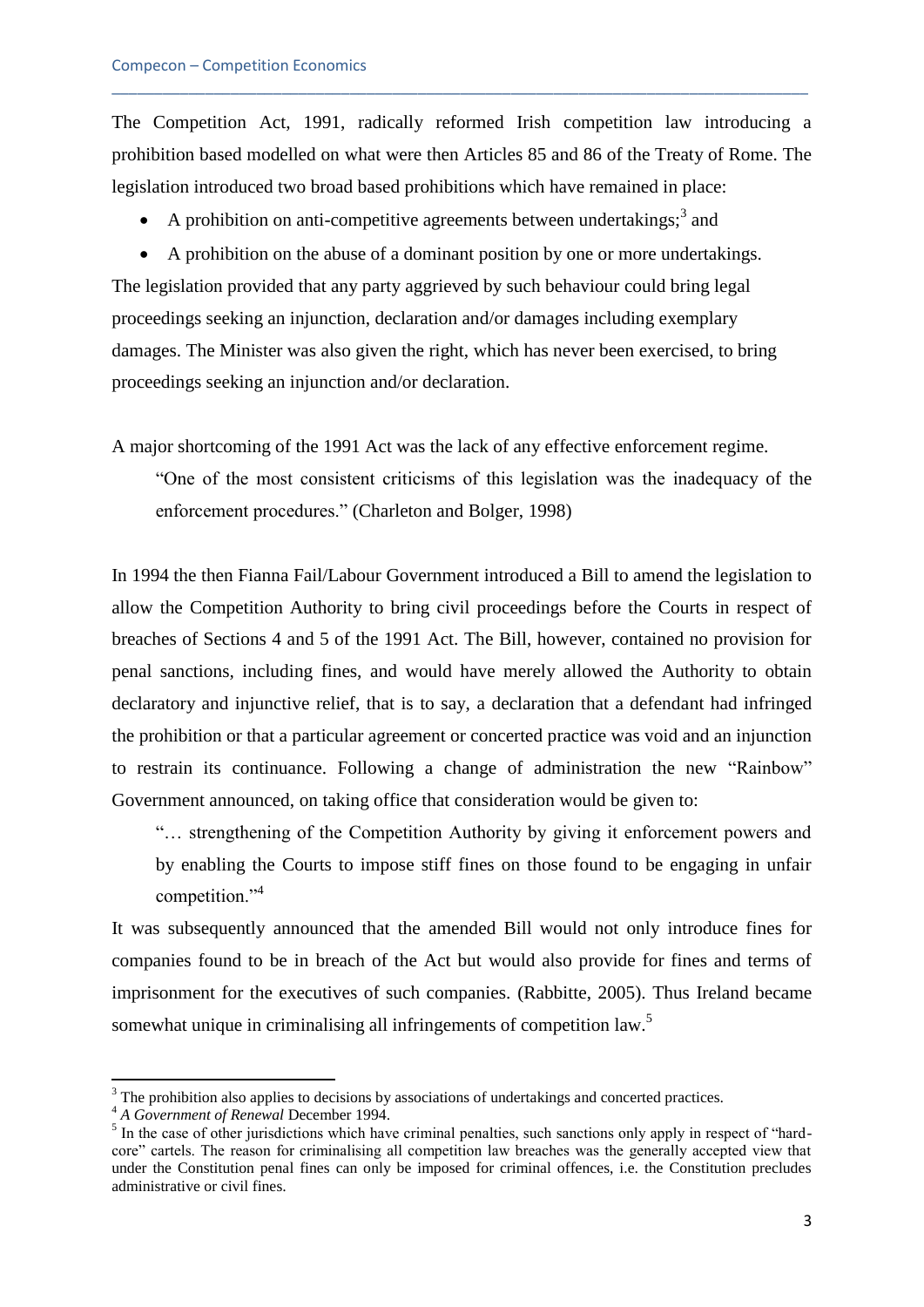During the debate on the 1996 Act, the Minister announced the establishment of the Competition and Mergers Review Group (CMRG) to review competition and merger legislation. The CMRG (2000) concluded that criminal sanctions were appropriate, at least for "hard-core" cartels. The Competition Act, 2002, was subsequently enacted. The main change introduced by the 2002 Act, from the point of view of the present paper, was that it distinguished between "hard-core" cartel activities such as price-fixing, market sharing and bid-rigging and other types of anti-competitive behaviour. The maximum penalty in the former case was increased from two to five years while prison sentences were abolished for non-cartel offences, although the Competition Authority lobbied for the retention of prison sentences of up to two years in such cases. (Massey and Daly, 2003) Increasing the maximum prison sentence for cartels from two to five years meant that such offences became arrestable offences.

\_\_\_\_\_\_\_\_\_\_\_\_\_\_\_\_\_\_\_\_\_\_\_\_\_\_\_\_\_\_\_\_\_\_\_\_\_\_\_\_\_\_\_\_\_\_\_\_\_\_\_\_\_\_\_\_\_\_\_\_\_\_\_\_\_\_\_\_\_\_\_\_\_\_\_\_\_\_\_\_\_\_

# **3: The Case for Criminalising Cartels.**

The case for fining undertakings for engaging in cartels does not appear to be seriously in dispute. The discussion on whether or not criminal penalties are appropriate for cartel behaviour is therefore primarily concerned with whether criminal sanctions, either in the form of fines or imprisonment, should be imposed on private individuals. There is an extensive literature which supports the view that imprisonment represents an appropriate sanction for "hard-core" cartels. (See, for example, Werden and Simon, 1987; Baker, 2001; Joshua, 2001; Wils, 2002; Whelan, 2007 and Werden, (2009).

Three broad arguments haven been advanced in the literature for criminalising cartels:

- Fines may constitute an insufficient deterrent for firms;
- Only penalising firms may give rise to a moral hazard problem; and
- Cartels are clearly far more harmful than other types of anti-competitive behaviour and thus merit more serious penalties.

Given that firms can earn substantial profits from engaging in cartels, serious penalties are required to deter such behaviour. Fines that are set too low are unlikely to provide an adequate deterrent. In deciding whether or not to participate in a cartel, an undertaking will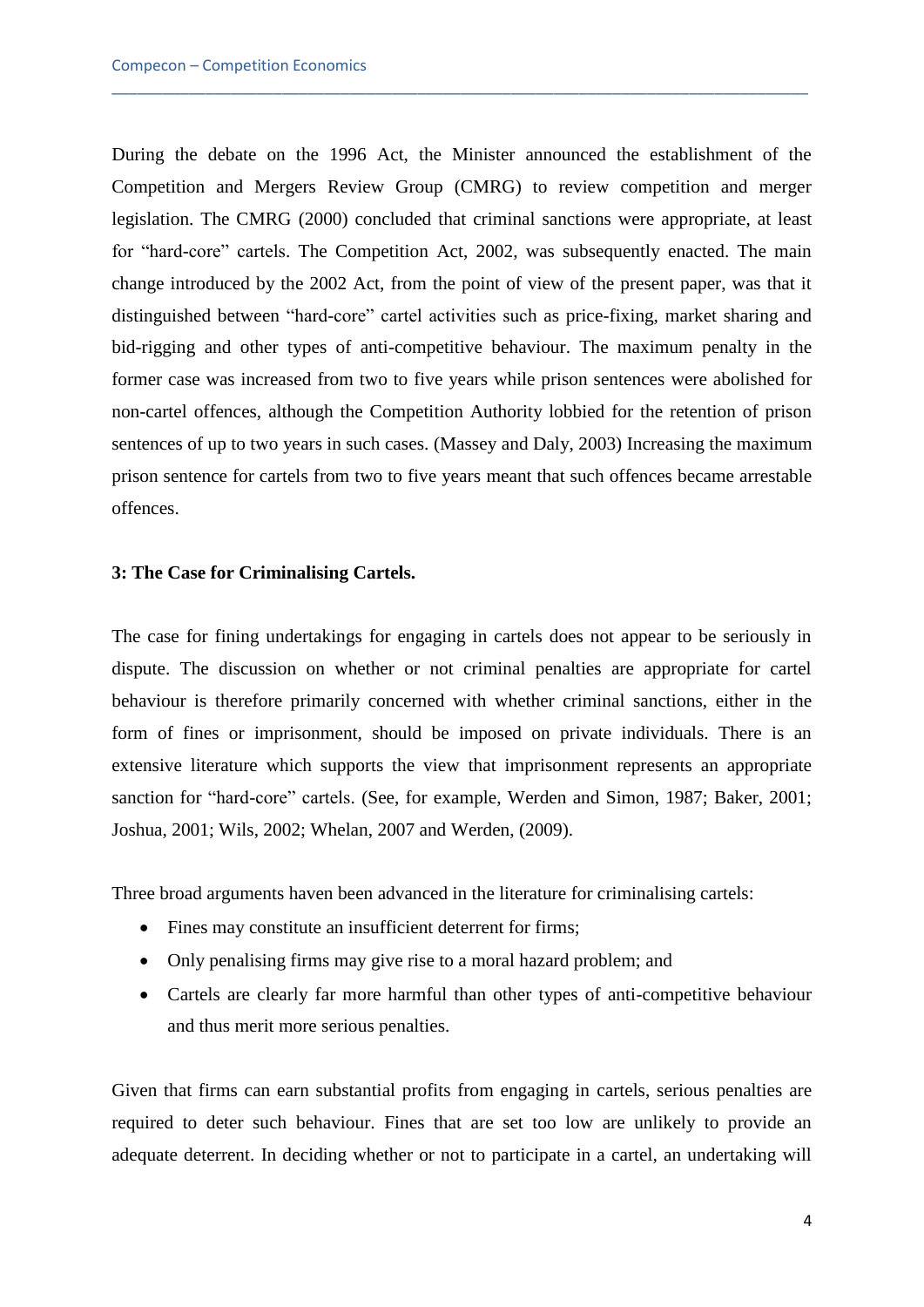weigh the likely gains against the likely sanctions that may arise if the cartel is detected. The firm has noting to lose from participating in a cartel if fines are limited to the level of cartel profits since the cartel may go undetected. The optimal level of fine therefore is equivalent to the additional profits earned from participating in the cartel multiplied by the risk of detection. In other words, if there is a 10% chance of detection, then fines must be ten times cartel profits in order to provide an adequate financial penalty. Wils (2002) calculated that the optimal fine would have to be 150% of the firm's turnover in respect of the cartel products.<sup>6</sup>

\_\_\_\_\_\_\_\_\_\_\_\_\_\_\_\_\_\_\_\_\_\_\_\_\_\_\_\_\_\_\_\_\_\_\_\_\_\_\_\_\_\_\_\_\_\_\_\_\_\_\_\_\_\_\_\_\_\_\_\_\_\_\_\_\_\_\_\_\_\_\_\_\_\_\_\_\_\_\_\_\_\_

Empirical research indicates that fines in cartel cases are almost never sufficiently high as to constitute an optimal deterrent and, in many cases, are considerably below this level. (OECD, 2004). In the international lysine cartel, Connor (2004) estimated that the fines imposed on Archer Daniels Midland in the US would have negated the profits earned in the US from participation in the cartel but the level of fines imposed in other jurisdictions were lower than the profits earned by ADM and its co-conspirators in those countries.<sup>7</sup> While opposing criminal sanctions, Spagnolo (2006) reported that the level of fines imposed in many EU cartel cases was "not likely to deter many cartels"<sup>8</sup> Fines that are too low may simply be regarded as a cost of doing business.

US research indicates that imposing the optimal level of fines in cartel cases would have bankrupted almost half of the firms involved. (Craycraft and Gallo, 1997) Thus in many cases imposing the optimal level of fine is simply not a practical option.

The moral hazard problem arises because decisions to participate in cartels are made by individual human persons who run companies. Such individuals may gain directly from such decisions in the form of higher salaries, performance related bonuses, enhanced promotion prospects and other benefits due to the higher profits accruing to their company from participating in a cartel. Even if the firm is subsequently fined such individuals may face no sanction. The prospect of a fine being imposed at some future date may not unduly concern a company executive who is preoccupied with the next quarter results, particularly as the executive may no longer be employed by the firm when any fine is imposed.

**.** 

<sup>&</sup>lt;sup>6</sup> Wils (2006) concedes that such calculations assume that being found guilty of participation in a cartel has no adverse impact on firms' goodwill or public image, which may not be universally plausible.

<sup>&</sup>lt;sup>7</sup> Some ADM executives were sent to prison in this case.

 $^8$  It should be noted that fines in EU cartel cases have increased significantly in recent years.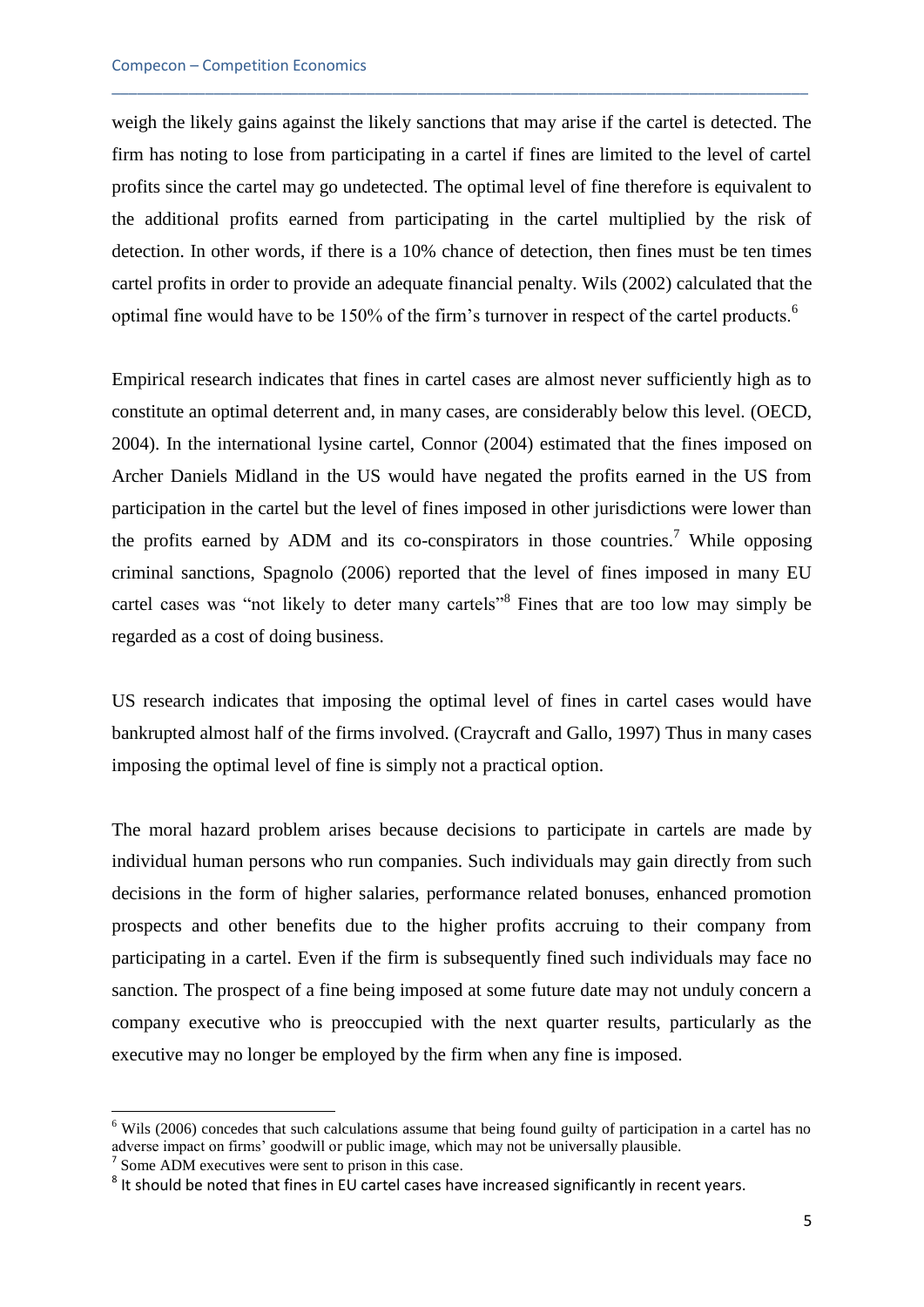**.** 

The moral hazard problem could be addressed by fining individuals who organised cartels. The difficulty with such fines is that the individual's employer may reimburse them, thus negating the deterrent effect. For this reason the UK Government rejected the option of proposing fines on individuals as an alternative to imprisonment. (DTI, 2001). In New Zealand, the idea of making it illegal for firms to reimburse employees fined for competition law breaches was considered but rejected as constituting too great an intervention in a firm's internal affairs. (OECD, 2004) An obvious question arises as to how such measures could be enforced in practice. In contrast individuals cannot pass a prison sentence on to their company.

\_\_\_\_\_\_\_\_\_\_\_\_\_\_\_\_\_\_\_\_\_\_\_\_\_\_\_\_\_\_\_\_\_\_\_\_\_\_\_\_\_\_\_\_\_\_\_\_\_\_\_\_\_\_\_\_\_\_\_\_\_\_\_\_\_\_\_\_\_\_\_\_\_\_\_\_\_\_\_\_\_\_

In contrast to criminal actions undertaken in the heat of the moment, or because an opportunity has presented itself, those contemplating participating in a cartel are far more likely to weigh the benefits from such participation against the consequences of getting caught and, therefore, are likely to take the threat of imprisonment into account. Imprisonment may be a particularly strong deterrent for white collar individuals. Baker (2001) suggests that individual sanctions including imprisonment constitute the most effective enforcement tools available in the fight against cartels. Wils (2002) argues that imprisonment sends a strong message to law abiding citizens, reinforcing their moral commitment to the rules. It also sends the message more effectively than fines, because it is far more newsworthy and thus attracts greater publicity and is likely to be noticed more by other business people.

Cartels are considered to merit harsher penalties than many other practices because they are far more clearly and unambiguously harmful to consumers. There is widespread agreement among economists that cartels are inevitably harmful and result in consumers having to pay higher prices for goods and services and impose deadweight losses on the economy.<sup>9</sup> The OECD (2004) has described cartels as "the most egregious violation of competition law". In contrast there is often a very thin dividing line between abuse of dominance and aggressive competition. Similarly it is recognised that vertical restraints may or may not be harmful

 $9$  The US Department of Justice, (1998) for example, estimates that a cartel will raise prices on average by ten per cent. Whelan (2007) estimates that EU cartels have raised prices by between 28 and 54%.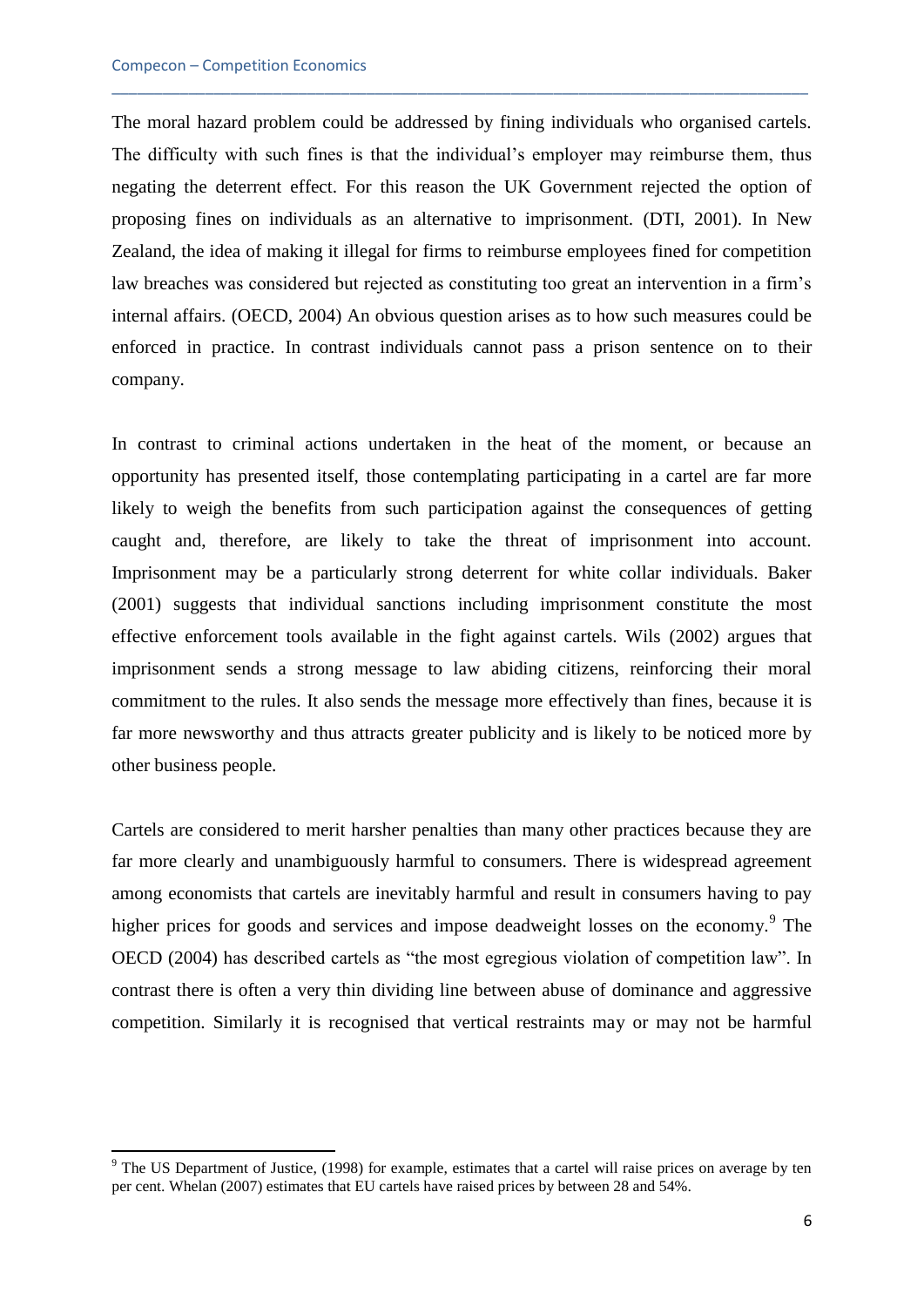depending on the specific market conditions in which they operate. There is therefore a risk that serious penalties in non-cartel cases might discourage competitive behaviour.<sup>10</sup>

\_\_\_\_\_\_\_\_\_\_\_\_\_\_\_\_\_\_\_\_\_\_\_\_\_\_\_\_\_\_\_\_\_\_\_\_\_\_\_\_\_\_\_\_\_\_\_\_\_\_\_\_\_\_\_\_\_\_\_\_\_\_\_\_\_\_\_\_\_\_\_\_\_\_\_\_\_\_\_\_\_\_

Critics argue that criminal penalties, particularly prison sentences are inappropriate for competition law offences. This may partly reflect a benign view toward "white collar" crime, something that is not unknown in Ireland. The perception that cartels are not criminal may also reflect a wrongful perception that it is a victimless crime, ignoring the fact that cartels harm consumers by raising prices.

# **4: Has Criminalisation Worked?**

**.** 

Following the passage of the 1996 Act, the Authority initially exercised its new enforcement powers by bringing a number of civil actions in cases involving alleged cartels. For example, the Authority brought civil proceedings against the Irish Road Haulage Association (IRHA); Irish Travel Agents Association (ITAA); the Irish Veterinary Union (IVU); the Licensed Vintners Association (LVA) - which represents the majority of publicans in the Dublin area; the Vintners Federation of Ireland (VFI) - which represents the majority of publicans in the rest of the country; a number of dairies and major national supermarket chains in a case relating to the pricing of milk; and a number of drinks wholesalers. All of these cases were ultimately resolved by the parties concerned giving undertakings to the Court not to engage in certain behaviour in the future. $^{11}$ 

Since 2000 some 50 prosecutions have been brought by the Competition Authority all involving alleged cartels. These prosecutions have resulted in 32 convictions to date of which four were for summary offences and the remainder procured on indictment. (Competition Authority Annual Report 2009, p.11).<sup>12</sup> While these numbers look impressive, it must be borne in mind that cartel cases by their nature involve multiple defendants. Thus these cases involved just four separate cartels. In two other cases which were prosecuted on indictment, the defendants were acquitted by the jury. Given the ratio of convictions secured to acquittals

<sup>&</sup>lt;sup>10</sup> For that reason, Massey and Daly (2003) argued against penalties in the form of fines on undertakings for non-cartel practices.

<sup>&</sup>lt;sup>11</sup> In 2009 the Authority brought further proceedings against the LVA for a breach of the undertakings given by it in the earlier proceedings. The High Court found that by advising its members to freeze prices, the LVA was in breach of its earlier undertaking and was thus in contempt of court.

 $12$  In one case three defendants avoided convictions when the judge in the Circuit Court applied the Probation Act.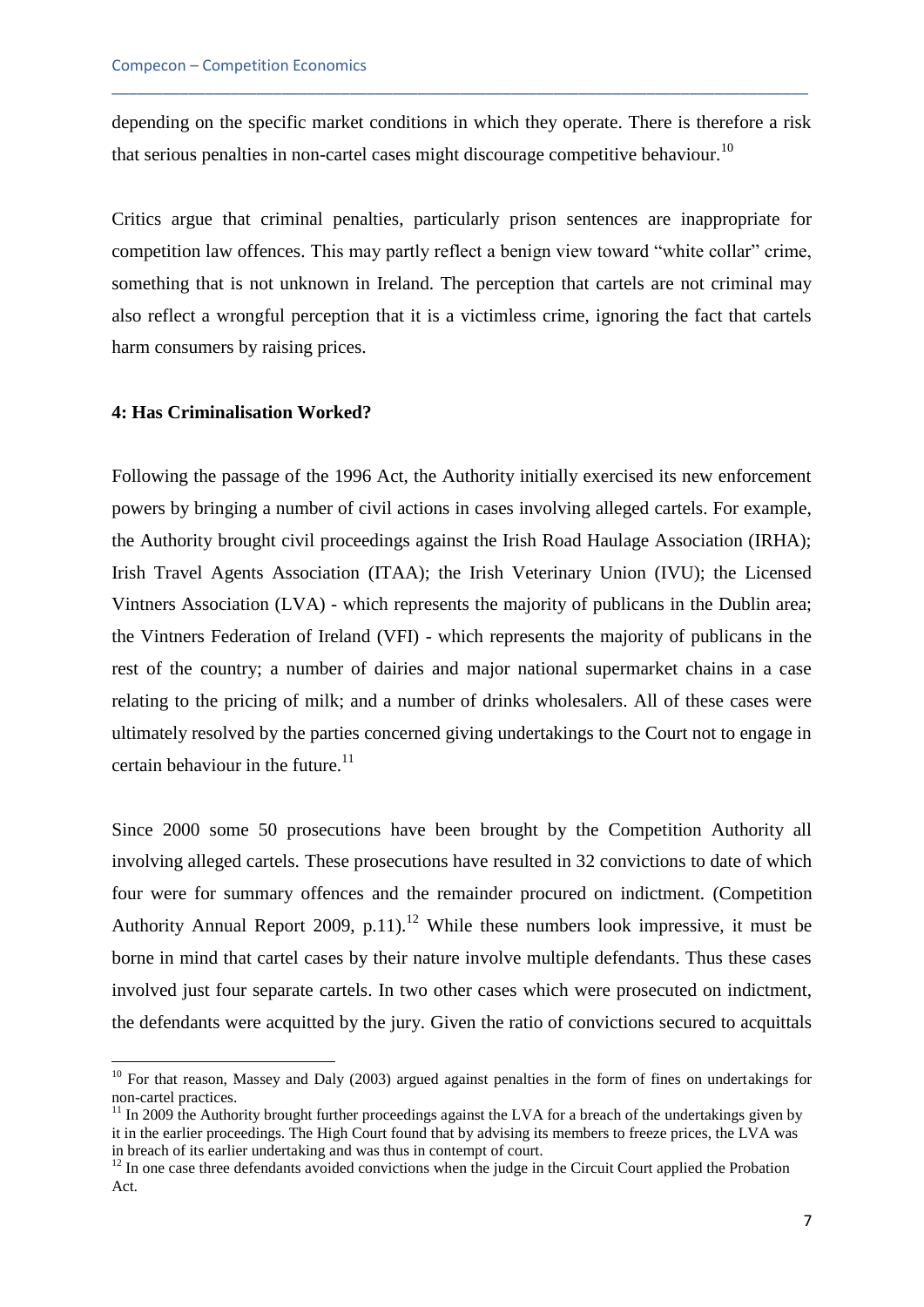the criminalization initiative would appear to have been successful. It must also be noted that the majority of successful convictions have been the result of guilty pleas.

\_\_\_\_\_\_\_\_\_\_\_\_\_\_\_\_\_\_\_\_\_\_\_\_\_\_\_\_\_\_\_\_\_\_\_\_\_\_\_\_\_\_\_\_\_\_\_\_\_\_\_\_\_\_\_\_\_\_\_\_\_\_\_\_\_\_\_\_\_\_\_\_\_\_\_\_\_\_\_\_\_\_

Of course, successful prosecution is not the sole test. More important may be the cultivation of an improved awareness on the part of the public of the benefits of competition and efficient markets as well as greater deterrence of anti-competitive behaviour in the business community. There is literally no way of knowing whether or not the introduction of criminal penalties in 1996, and the strengthening of such penalties in 2002 had any major deterrent effect. This is because cartels by their nature are secretive. One cannot quantify the number of cartels that decided to shut up shop and how many were discouraged from getting off the ground in the first place by the introduction of criminal penalties.

It must also be recognised, however, that deterrence depends not just on the level of penalties but on the likelihood of being caught, prosecuted and convicted. In this respect one must be less sanguine. The Competition Authority for some time now has repeatedly stated that it is only capable of mounting one criminal cartel investigation per year. In fact it has recently indicated that it may be unable to achieve even this level of enforcement. (Competition Authority, 2010). This obviously greatly reduces the deterrent effect of criminal sanctions since it means that chance of being subject to such penalties is close to zero.

The criticism is sometimes advanced that the Authority in its cartel cases has tended to target small firms and ignore larger ones. In this respect, some latitude must be afforded to the Authority. In order to bring a successful criminal prosecution, it is necessary to have sufficient evidence to prove a case beyond a reasonable doubt. Thus decisions to investigate and ultimately to prosecute depend on the quality of evidence available in a particular case rather than the size of potential defendants. In terms of establishing credibility it was important that the early prosecutions were successful. Nevertheless, the perception has emerged that the Authority is more likely to go after small firms than larger ones, which is unhelpful.

The recently published Competition (Amendment) Bill, 2011, proposes to increase the maximum prison sentence for those engaged in cartels from five to ten years. It also provides for increased fines and proposes that the Probation of Offenders Act, 1907, will not apply to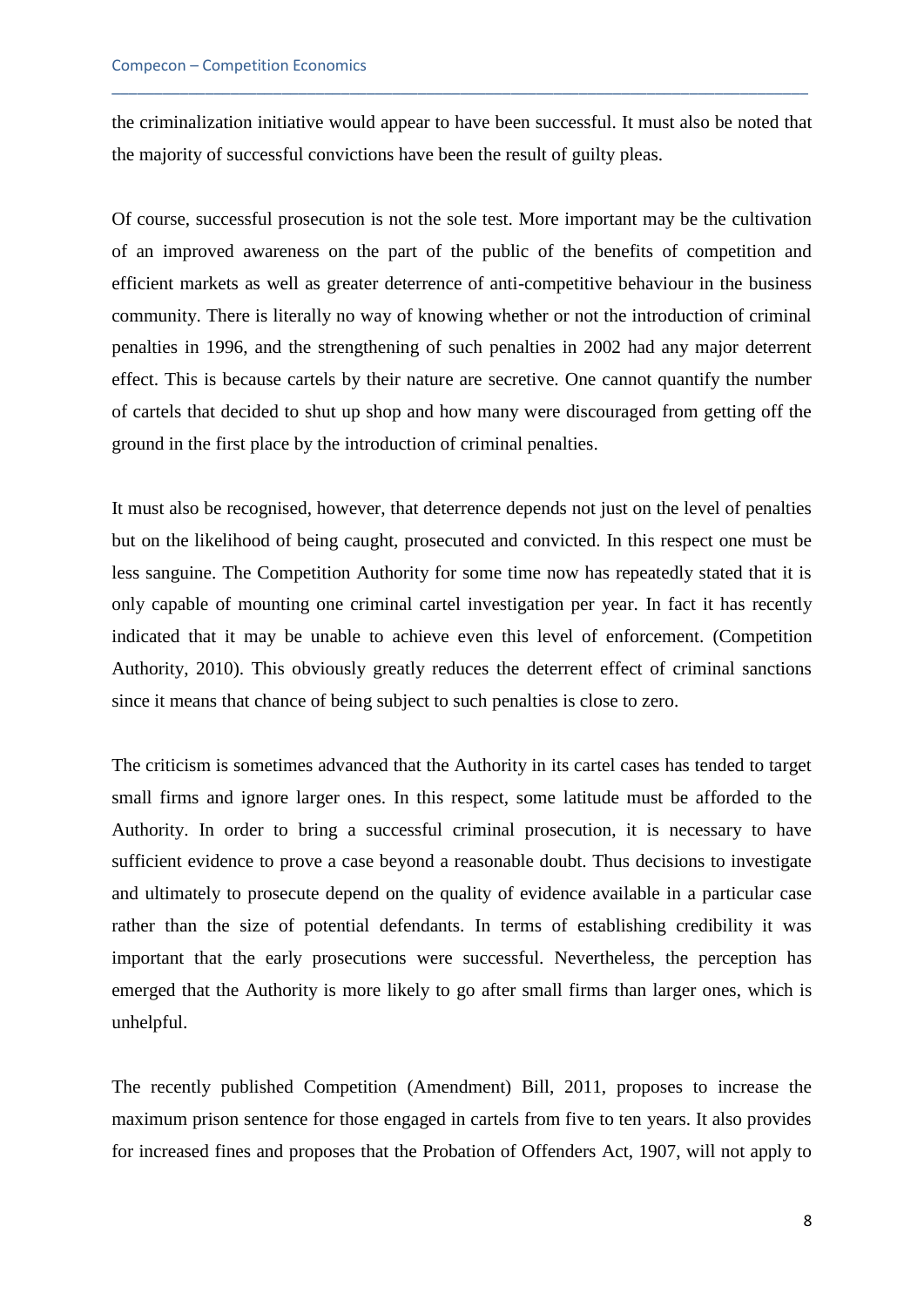individuals or companies convicted of competition law offences.<sup>13</sup> The Bill is designed to satisfy one of the conditions of the EU/IMF bailout which requires that Ireland provide for more effective sanctions for breaches of competition law. The rationale for increasing the maximum prison sentence for those engaged in cartels from five to ten years is difficult to understand. If there is little or no enforcement, increasing penalties will have little if any deterrent effect. US experience also indicates that relatively short jail sentences represent an adequate deterrent in cartel cases. For "white collar" professionals the short, sharp, shock of a limited prison sentence can prove quite salutary. Lengthy sentences obviously involve greatly increased costs to the State with little extra benefit. The problem in cartel cases is too little enforcement not inadequate penalties.

\_\_\_\_\_\_\_\_\_\_\_\_\_\_\_\_\_\_\_\_\_\_\_\_\_\_\_\_\_\_\_\_\_\_\_\_\_\_\_\_\_\_\_\_\_\_\_\_\_\_\_\_\_\_\_\_\_\_\_\_\_\_\_\_\_\_\_\_\_\_\_\_\_\_\_\_\_\_\_\_\_\_

#### **5: Non-Cartel Cases.**

**.** 

If the experiment of criminalising cartels can be said to have worked reasonably well, subject to the caveat regarding the level of enforcement, the same can most certainly not be said of non-cartel cases including abuse of dominance. It is generally accepted that criminal sanctions are a non-runner in such cases by virtue of the fact that it would be virtually impossible to prove cases to a jury beyond a reasonable doubt because the distinction between what is pro- and anti-competitive is unclear and is the subject of extensive debate in the economic literature.

The Competition Authority has long argued for the introduction of a system of civil fines in non-cartel cases. (See, for example, Fitzgerald and McFadden, 2011). It appeared from the original November 2010 Memorandum of Understanding agreed between the Government and the Troika that the Authority was about to have its wishes granted. The 2011 Bill, however, makes no provision for the introduction of civil fines because such provisions would be unconstitutional. It appears that the Government has concluded that holding a referendum on this issue is not a priority, despite what the Authority might say.

Fitzgerald and McFadden (2001) argued that civil fines for competition law would be consistent with the Constitution notwithstanding the traditional interpretation of Article 38.1 as effectively prohibiting the imposition of substantial fines in civil cases. This is of course a

 $13$  Note the Probation Act will not apply to all competition law offences, not just cartel cases.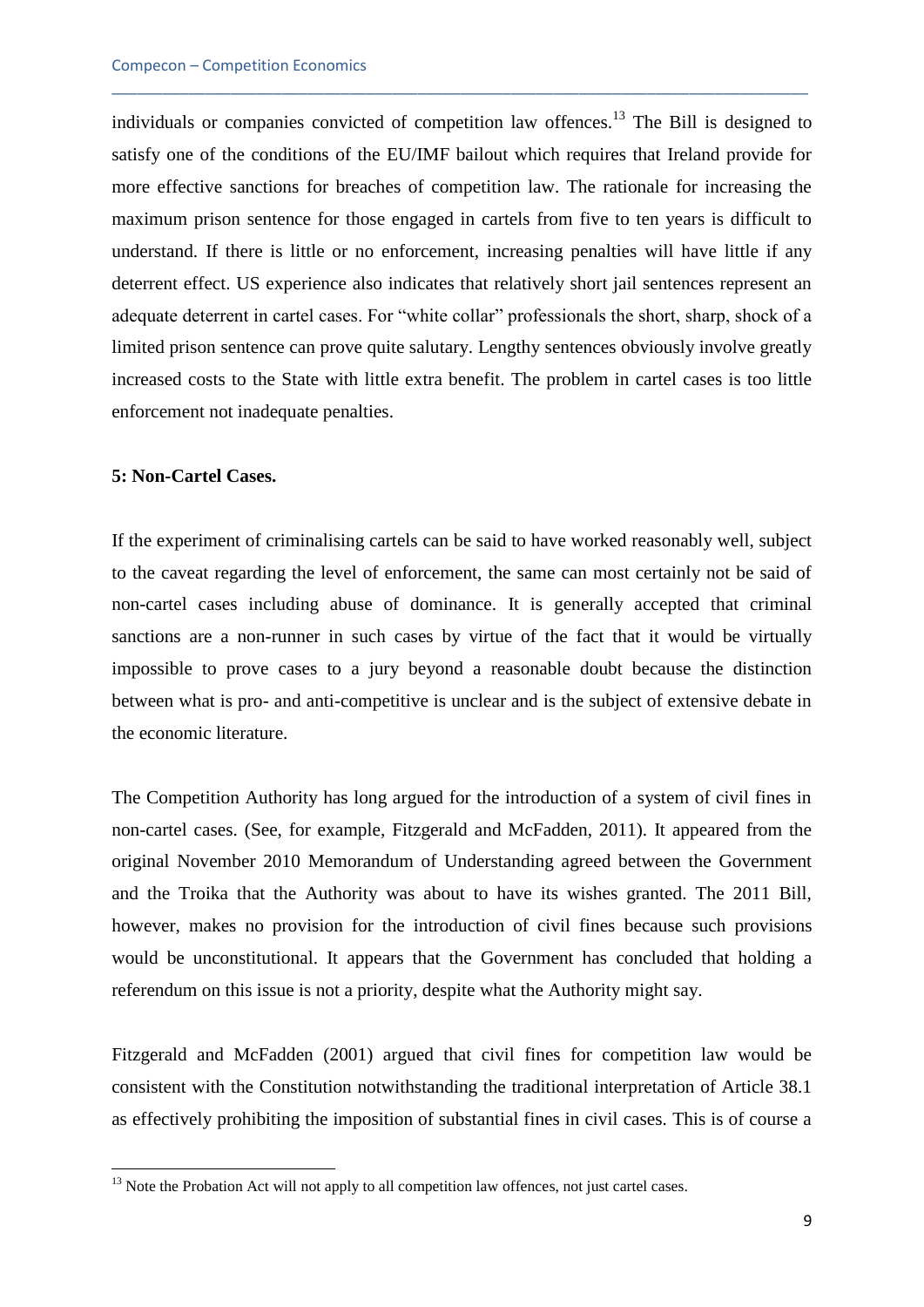legal question. Nevertheless some of the arguments they advance seem contradictory to a non-lawyer. For example, the paper argues that such fines would not constitute criminal sanctions because their purpose is "deterrence rather than punishment". Elsewhere in the paper, however, they argue that civil fines are needed as a sanction for non-hardcore cartel infringements.

\_\_\_\_\_\_\_\_\_\_\_\_\_\_\_\_\_\_\_\_\_\_\_\_\_\_\_\_\_\_\_\_\_\_\_\_\_\_\_\_\_\_\_\_\_\_\_\_\_\_\_\_\_\_\_\_\_\_\_\_\_\_\_\_\_\_\_\_\_\_\_\_\_\_\_\_\_\_\_\_\_\_

Massey and Daly (2003) pointed out that imposing fines or other forms of penalty in circumstances when it is difficult to distinguish between innocent and harmful conduct, which is the case in respect of non-hard-core cartel behaviour, is problematic. It is difficult to see how civil fines could successfully deter only anti-competitive behaviour when the distinction between pro- and anti-competitive behaviour is unclear. In such circumstances it is almost inevitable that the threat of fines would deter certain behaviour which is not anticompetitive and is in fact efficiency enhancing. As with any measure that reduces competition, a regime of sanctions which to some extent deters behaviour that is actually competitive will itself impose costs on consumers and the economy.

Competition law at the EU level and virtually all other Member States provides for fines for such behaviour. This is a major difference between the EU and US systems. The latter is based on a view that the risk of deterring competitive behaviour outweighs the benefit of deterring anti-competitive behaviour in non-hardcore cartel cases.

It is not at all clear that the lack of penalties in non-cartel cases constitutes a serious weakness in Irish competition law. Fitzgerald and McFadden (2011, p.11) state that in most cases where the Authority has concluded that an infringement has occurred, the existing civil remedies (injunctions and/or declarations), or the threat of them "are sufficient to bring the infringement to an end." (p.11) The Authority has not identified any instances where it decided that it was not worth bringing civil proceedings even though the parties had refused to discontinue certain practices.

The Authority has only brought civil proceedings in a tiny number of non-hardcore cartel cases. Its approach, in some instances, to vertical restrains comes close to a *per se* legal standard. (See, for example, Massey, 2010 ) Lawyers have expressed concern that there is no point in making complaints to the Authority. Thus, as in the case of cartels, arguably the real problem is not the lack of effective sanctions but a lack of enforcement. The only abuse of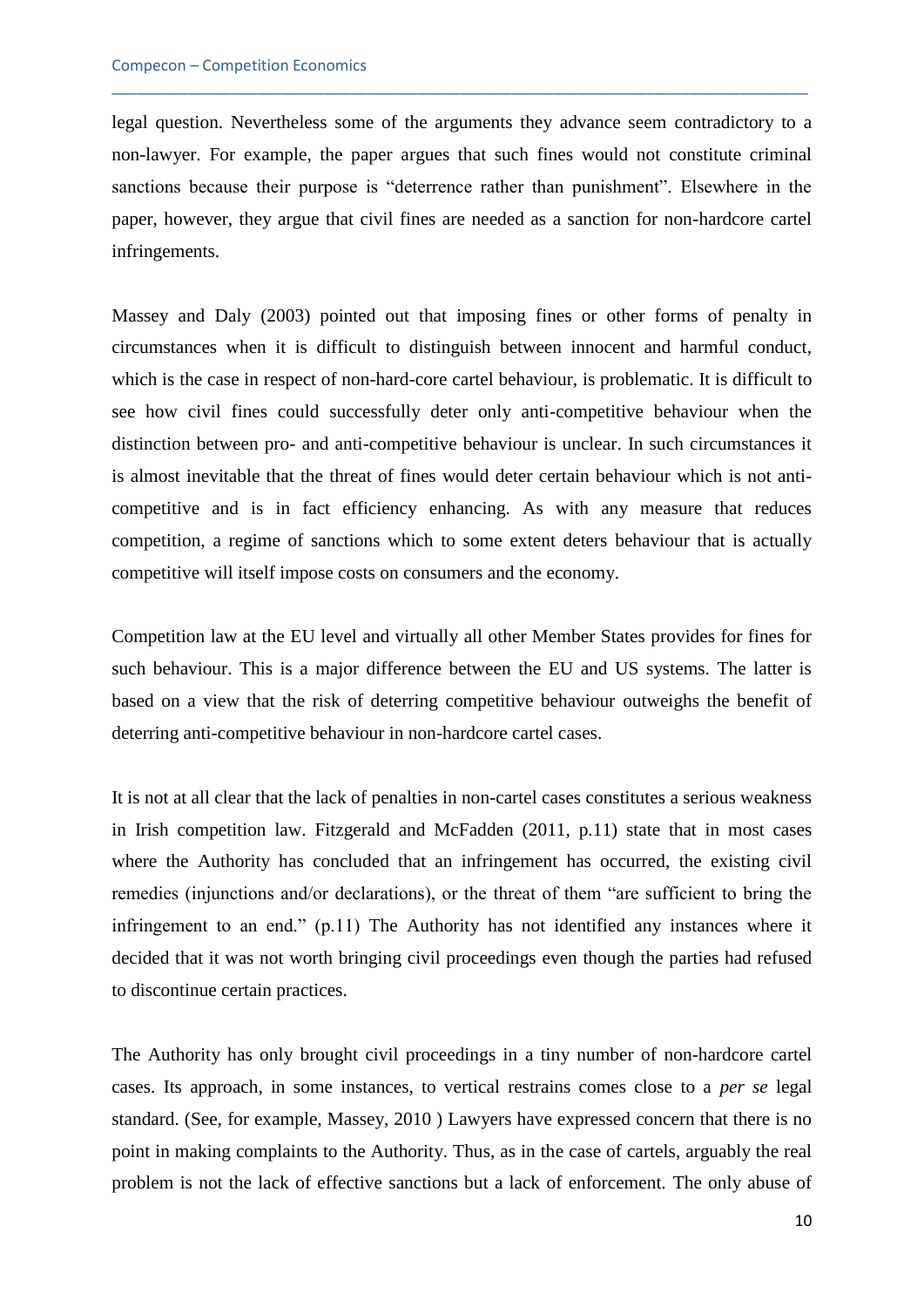dominance case in which the Authority has gone to court was an action against the Irish League of Credit Unions which was ultimately rejected by the Supreme Court.

\_\_\_\_\_\_\_\_\_\_\_\_\_\_\_\_\_\_\_\_\_\_\_\_\_\_\_\_\_\_\_\_\_\_\_\_\_\_\_\_\_\_\_\_\_\_\_\_\_\_\_\_\_\_\_\_\_\_\_\_\_\_\_\_\_\_\_\_\_\_\_\_\_\_\_\_\_\_\_\_\_\_

"It is not altogether surprising that the Authority had failed to provide a convincing analysis of ILCU's activities as being anti-competitive. The history shows that it has changed its position in relation to ILCU on several occasions. It was permitted finally to change its stance from that advanced in the statement of claim only because Mr Collins decided not to object, believing that this radical change of position demonstrated the lack of credibility in the Authority's case. It certainly seems to me to undermine confidence in the Authority's consistency." <sup>14</sup>

In a number of past cases where the Authority brought civil proceedings and the parties agreed to discontinue certain behaviour, the Authority required them to give undertakings to this effect before the courts. This had the effect of making such undertakings legally binding meaning that any subsequent breach would constitute a contempt of court. This enabled the Authority, for example, to successfully bring contempt proceedings against the LVA after it had advised its members to freeze their prices in response to the downturn in economic activity in recent years. In recent years the Authority has been prepared to accept written undertakings from parties to settle cases. Undertakings given to the Authority, unlike those given to the court, are not legally binding. Arguably, therefore, the Authority has abandoned a potentially significant sanction in non-cartel cases.

# **6: Mergers.**

**.** 

One of the major reforms introduced in the 2002 Competition Act, was the transfer of responsibility for deciding on mergers from the Minister to the Competition Authority. This was a fairly radical reform, which was implemented in the face of opposition from business lobby groups and against the advice of officials in the Department of Enterprise, Trade and Employment, who dismissed calls for such a reform as "empire building" by the Authority. (Massey and Daly, 2003). The Authority is required to decide whether or not a proposed merger would substantially lessen competition.

<sup>14</sup> *Competition Authority* v. *John O'Regan & Others,* Supreme Court 8 May 2007 para 52. For an analysis of this case see Massey (2008).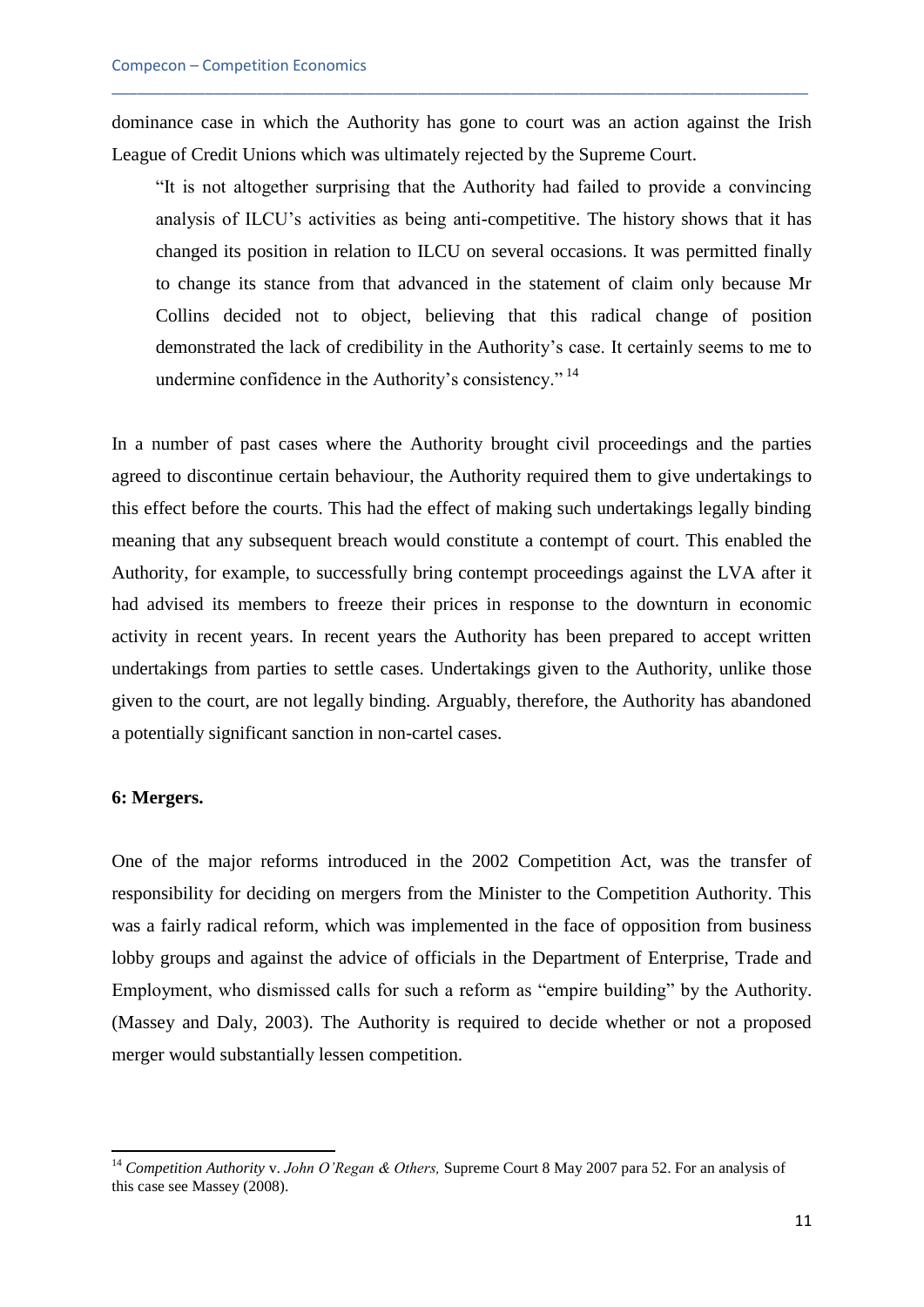**.** 

Details of mergers notified to the Competition Authority under the 2002 Act up to the end of 2010 are summarised in Table 1. 493 mergers were notified to the Authority during the relevant period. Only three mergers have been prohibited to date, although in one of those cases the Authority's decision was subsequently overturned by the High Court on appeal.<sup>15</sup> A further 13 cases were cleared subject to conditions or on foot of commitments given by the merging parties. 467 were cleared following a Phase 1 investigation, although six of these were only cleared after the notifying parties had given undertakings.

\_\_\_\_\_\_\_\_\_\_\_\_\_\_\_\_\_\_\_\_\_\_\_\_\_\_\_\_\_\_\_\_\_\_\_\_\_\_\_\_\_\_\_\_\_\_\_\_\_\_\_\_\_\_\_\_\_\_\_\_\_\_\_\_\_\_\_\_\_\_\_\_\_\_\_\_\_\_\_\_\_\_

| <b>Table 1: Mergers Notified to Competition Authority 2003-2010</b> |                 |         |                |                                     |                          |            |
|---------------------------------------------------------------------|-----------------|---------|----------------|-------------------------------------|--------------------------|------------|
| Year                                                                | <b>Notified</b> | Phase 1 | Phase 2        | Withdrawn<br><b>/Referred to EU</b> | Conditional<br>Clearance | Prohibited |
| 2003                                                                | 47              | 42      | $\mathcal{L}$  | $\overline{2}$                      |                          | $\Omega$   |
| 2004                                                                | 81              | 78      | 2              | $\Omega$                            |                          |            |
| 2005                                                                | 84              | 82      | $\overline{4}$ |                                     | 6                        | 0          |
| 2006                                                                | 98              | 93      | $\overline{4}$ |                                     | $\overline{2}$           |            |
| 2007                                                                | 72              | 67      | $\mathcal{E}$  | $\mathfrak{D}$                      |                          | $\Omega$   |
| 2008                                                                | 38              | 36      | $\overline{2}$ | $\Omega$                            | $\Omega$                 |            |
| 2009                                                                | 27              | 25      | $\mathcal{L}$  | $\Omega$                            |                          | $\Omega$   |
| 2010                                                                | 46              | 44      | $\overline{2}$ | $\Omega$                            |                          | 0          |
| Total                                                               | 493             | 467     | 21             | 6                                   | 13                       | 3          |
| Source: Competition Authority Annual Reports, various years.        |                 |         |                |                                     |                          |            |

The objective of merger control legislation should be to prevent mergers which are likely to reduce competition while minimising the regulatory burden on harmless mergers. The legislation catches large numbers of mergers which have no competition nexus with Ireland, thus to that extent, it imposes an unnecessary regulatory burden.<sup>16</sup> Where mergers give rise to potential competition concerns, two potential errors may arise:

- The Authority may wrongly find that a merger is anti-competitive when it is not, a false positive; or
- The Authority may fail to identify a merger that is anti-competitive, a false negative.

There have only been three refusal decisions, although, as pointed out, one of these decisions was overturned. A further 13 cases were cleared subject to conditions and presumably those mergers would otherwise have been prohibited. In four of those cases the conditions imposed involved a requirement to notify future mergers, where the parties' turnovers might fall below

<sup>15</sup> *Rye Investments Ltd. v. Competition Authority*, [2009] IEHC 140 Ireland High Court para 7.12. Available at [http://www.courts.ie/judgments.nsf/6681dee4565ecf2c80256e7e0052005b/44ebbaf105a4ed34802575a1004c97d](http://www.courts.ie/judgments.nsf/6681dee4565ecf2c80256e7e0052005b/44ebbaf105a4ed34802575a1004c97d1?OpenDocument) [1?OpenDocument](http://www.courts.ie/judgments.nsf/6681dee4565ecf2c80256e7e0052005b/44ebbaf105a4ed34802575a1004c97d1?OpenDocument) For an analysis of this case see Massey (2011).

<sup>&</sup>lt;sup>16</sup> A merger between two overseas firms is caught if one of them has an Irish based subsidiary even though it gives rise to no competition concerns in Ireland.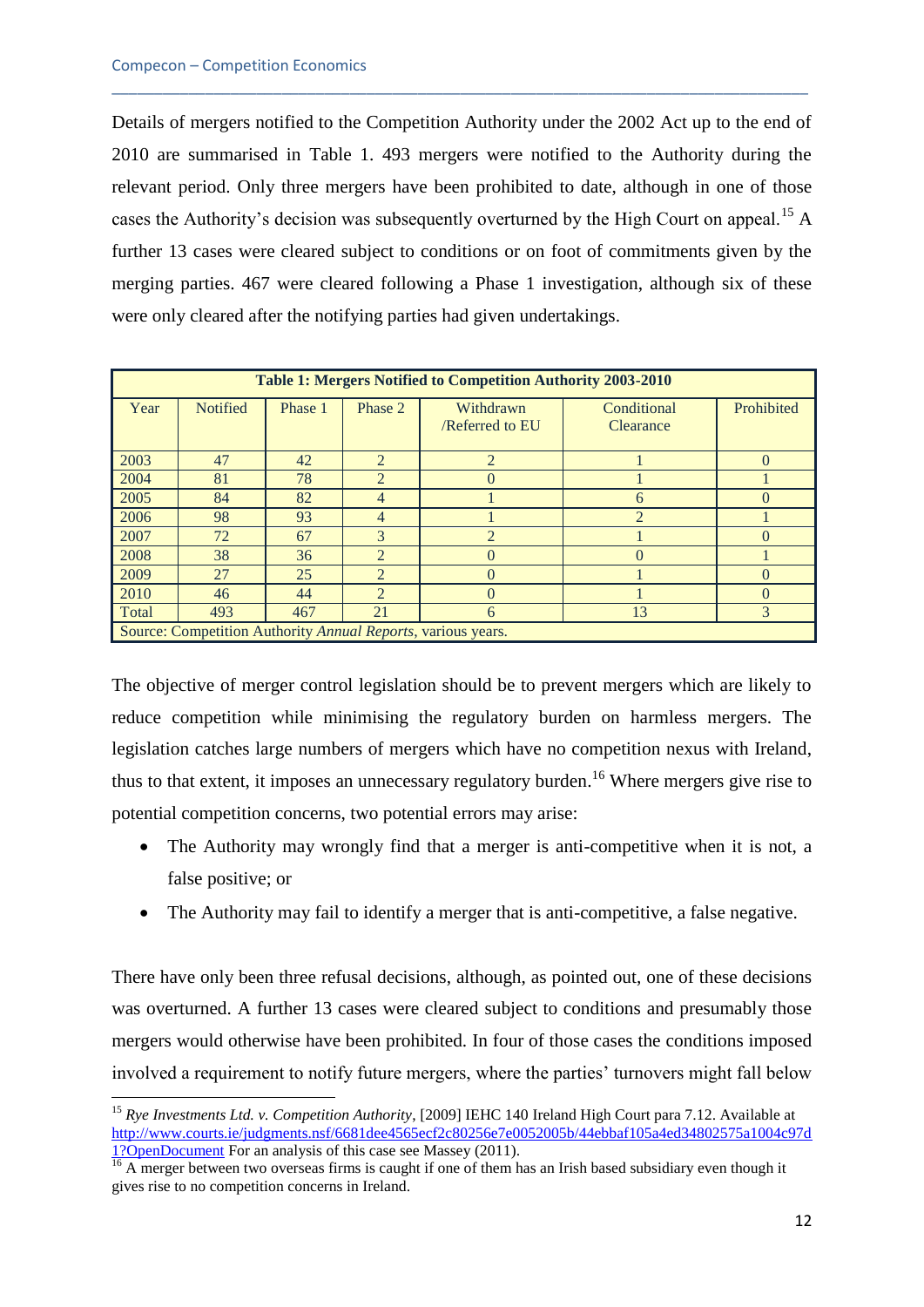the threshold for compulsory notification. In other words the concern was that the merged firm might make future acquisitions which might be anti-competitive but which would not need to be notified to the Authority. The implication is that the merger actually before the Authority was not deemed anti-competitive. In one other case the conditions related to ancillary restrictions. Thus in eight of the 13 conditional clearance cases the merger was viewed as posing competition concerns. Combined with the three refusal decisions, this means that out of 493 notified cases, only 11 were deemed to pose competition concerns. By definition, therefore, the number of potential false positive cases is quite limited. On the other hand and even allowing for the fact that a large proportion of notified mergers have no competition nexus with Ireland, the low incidence of negative findings suggest that false negatives cannot be ruled out. Of course it could be the case that the legislation and the Authority's reputation are such that firms are deterred from attempting anti-competitive mergers in the first place. As with cartels, there is no way of measuring the extent to which the legislation might have ensured that such transactions simply never get off the ground.

\_\_\_\_\_\_\_\_\_\_\_\_\_\_\_\_\_\_\_\_\_\_\_\_\_\_\_\_\_\_\_\_\_\_\_\_\_\_\_\_\_\_\_\_\_\_\_\_\_\_\_\_\_\_\_\_\_\_\_\_\_\_\_\_\_\_\_\_\_\_\_\_\_\_\_\_\_\_\_\_\_\_

One of the problems with the legislation is that merging parties have a right of appeal in the case of refusal or conditional decisions while third parties have no right of appeal in merger cases. In other words the merging parties have a right of appeal in false positive cases but there is no right of appeal in false negative cases. It is highly unsatisfactory that there is no remedy available in cases where the Authority incorrectly finds that a merger will not result in a substantial lessening of competition. This may create a bias towards false negatives.

## **7: Advocacy.**

**.** 

Competition policy is concerned with a wider range of issues than breaches of the law and merger control. Government regulatory interventions can restrict and/or distort competition in all sorts of ways. The Competition Act, 2002, gives the Authority considerable powers to investigate and make recommendations for reform in a wide range of areas where regulation or other practices restrict competition.<sup>17</sup> The Authority has certainly made extensive use of these powers most notably in the case of its extensive reviews of various professions. In this regard it has been quite successful, as the Memorandum of Understanding between the Government and the Troika requires that the Government introduce legislation to give effect

 $17$  Such arrangements would not normally come with the scope of the prohibitions contained in sections 4 and 5 of the Act.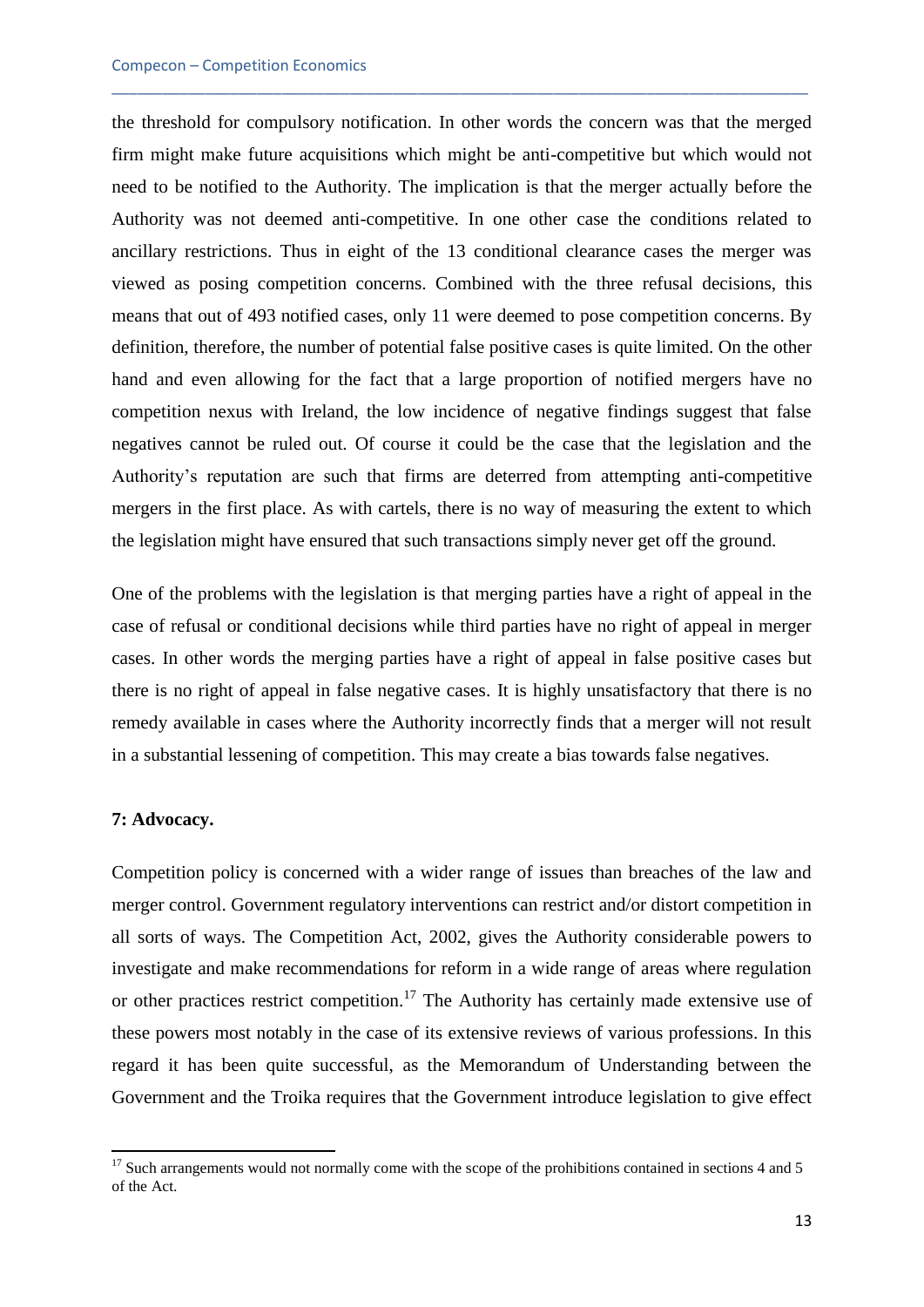to any of Authority's recommendations regarding lawyers and certain other professions that have not been implemented to date.

\_\_\_\_\_\_\_\_\_\_\_\_\_\_\_\_\_\_\_\_\_\_\_\_\_\_\_\_\_\_\_\_\_\_\_\_\_\_\_\_\_\_\_\_\_\_\_\_\_\_\_\_\_\_\_\_\_\_\_\_\_\_\_\_\_\_\_\_\_\_\_\_\_\_\_\_\_\_\_\_\_\_

Two broad issues arise in this regard. First, the Authority report on the legal profession is somewhat flawed. It is generally recognised by economists, for example, that arrangements should be analysed using an effects based rather than a form based approach. (Gorecki, 2006). The Authority, however, arguably adopted a form based approach in its report on the legal profession.

"The fundamental point is that if self-regulating professions are left to their own devices there is little incentive for them to encourage competition in the market." (Competition Authority, 2006, para 3.71).

Thus in effect the Authority concluded that the issue was not whether or not self-regulation had led to abuses, rather self-regulation was regarded as unacceptable *per se*.

In contrast a review of the legal profession in Northern Ireland carried out at around the same time, while recognising the potential for self-regulation to be abused, concluded that such abuse had not occurred. The economic justification for self-regulation recognises that independent regulators must incur very significant costs acquiring information in order to regulate the industry, while they are also prone to regulatory capture. Self-regulation means that society avoids the costs involved in acquiring information about the industry. Of course, vigilance is required to ensure that self-regulation is not used to promote the interests of the regulated. The Report contains little if any evidence of the existence of monopoly rents. There is evidence of ease of entry and exit and it is not at all clear that the outstanding Authority proposals would actually reduce legal costs.

The second issue relates to the lack of progress in competition reforms in various other sectors of the economy. It is generally recognised that complete separation of the transmission and generation businesses is required to foster effective competition in the electricity industry. (See, for example, Armstrong et. al., (1994), Massey and O'Hare (1996), Nuttall, (2000), Deloitte (2005) and McCarthy (2011)). Successive Governments have failed to grasp this nettle. The present Government has recently announced its intention to sell a minority shareholding in ESB but to allow it to retain ownership of the transmission network. This is contrary to the recommendations of the McCarthy report and many previous studies.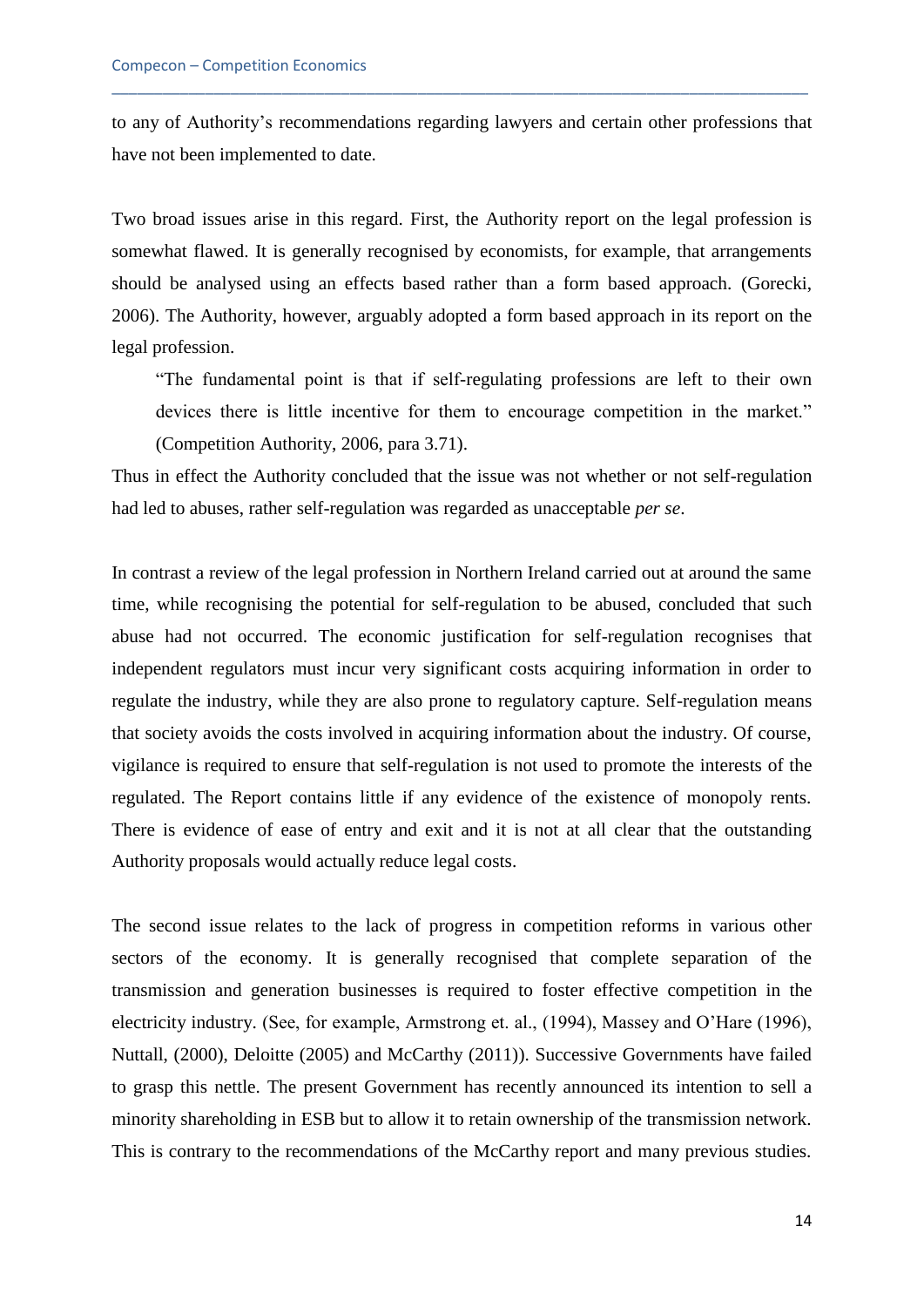The sale of a minority shareholding, without structural reform, would appear to permanently exclude the latter option.

\_\_\_\_\_\_\_\_\_\_\_\_\_\_\_\_\_\_\_\_\_\_\_\_\_\_\_\_\_\_\_\_\_\_\_\_\_\_\_\_\_\_\_\_\_\_\_\_\_\_\_\_\_\_\_\_\_\_\_\_\_\_\_\_\_\_\_\_\_\_\_\_\_\_\_\_\_\_\_\_\_\_

The Public Transport Regulation Act, 2009, enshrined the existing Dublin Bus and Bus Eireann monopolies in the bus market by legally obliging the newly created regulatory body, the National Transport Authority (NTA) to grant the two companies licences in respect of all of their existing routes. The Minister for Transport, Leo Varadker T.D. recently stated:

"The reduction in the subsidy to CIE over the next few years will be in the region of a 20 per cent cut so that will have to be met through a combination of fare increases, cost-cutting and cuts to services. Obviously I favour cost-cutting over higher fares or cutting services." (*Irish Times* 26 September 2011).

If the Minister was serious about cutting costs rather than services, scrapping the 2009 Act and introducing competition to the market would represent an obvious solution.

Thus it is those areas that are not mentioned in the provisions in the MOU designed to increase competition and thereby enhance national competitiveness and which the Competition Authority has not been pushing which are most revealing. The Bertie Ahearn strategy of cosying up to public sector unions and protecting State monopolies from competition would appear to be still in vogue in Government buildings.

# **8: Some Conclusions and Suggestions.**

In answering the question posed in the title of this paper, I suppose the verdict has to be that the results have been somewhat mixed. Competition law has been beefed up considerably in Ireland over the past 20 years. According to the World Economic Forum (2010) Ireland ranked  $25<sup>th</sup>$  out of 139 countries in terms of the effectiveness of competition policy. This puts Ireland behind most of our EU partners and OECD countries and suggests that there is considerable scope for improvement.

Criminalisation of cartels has worked reasonably well, despite predictions that it would not. It is difficult to see, however, that there is a case for increasing the maximum prison sentence in cartel cases from five to ten years. It appears to be widely accepted that criminal cases in noncartel cases are a non-runner. The Government has accepted that civil fines are not possible in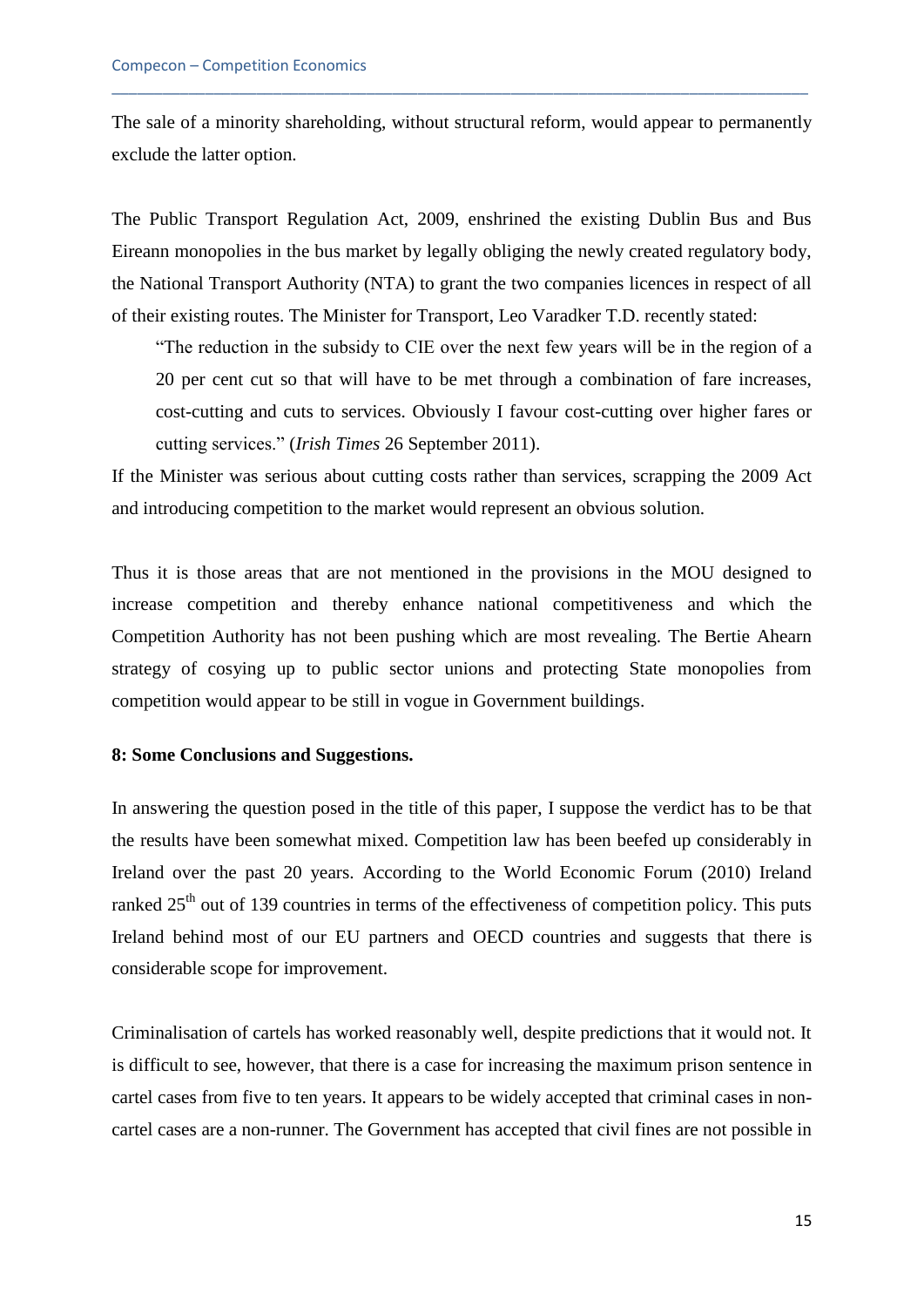non-cartel cases. It should go further and remove criminal sanctions for non-cartel cases and recognise the de-facto reality.

\_\_\_\_\_\_\_\_\_\_\_\_\_\_\_\_\_\_\_\_\_\_\_\_\_\_\_\_\_\_\_\_\_\_\_\_\_\_\_\_\_\_\_\_\_\_\_\_\_\_\_\_\_\_\_\_\_\_\_\_\_\_\_\_\_\_\_\_\_\_\_\_\_\_\_\_\_\_\_\_\_\_

The real problem in the case of both cartels and other infringements of the legislation is the lack of enforcement. The Authority argues that it is unable to bring enforcement proceedings because of a lack of resources. It should be noted that, although it has seen its staffing levels decline significantly in recent years, they are still above what they were in 2002 when it was more active on the enforcement front. That is not to say that there may not be a valid case for increasing its resources or at least allowing it to replace some of the individuals who have left. More enforcement activity is likely to have a far greater deterrent effect than increasing penalties. Nevertheless, it is incumbent on an agency which constantly urges others to operate more efficiently to ensure that it uses its own resources efficiently. This requires some form of effective external scrutiny of the Authority and other regulators. The OFT in the UK is required to value the benefits accruing to consumers on foot of its various actions. The Authority should be obliged to show how its activities are benefiting consumers and the economy. In contrast to the OFT arrangements, such quantitative evaluations should be conducted by an external body rather than the agency itself. Some years ago the Authority announced that, as a result of its investigations, the Irish Kennel Club had amended its rules in respect of dog show judges. Perhaps such intervention was justified, although without actual evidence on the costs and benefits involved it is difficult to judge.

One further issue is the scope for private enforcement. The 2011 Bill proposes that where cases have been successfully brought by the Authority, private parties suing for damages will be able to rely on the fact that the parties have already been found to have infringed the law by the Courts and will not be required to separately prove that an infringement has occurred. This is obviously designed to facilitate private follow-on actions for damages. Of course such a measure can only be successful if the Authority brings enforcement actions. There are also implications, particularly for the Competition Authority's handling of non-cartel cases. If the Authority accepts out of court settlements rather than seeking declaratory relief in such cases it will deny private litigants the opportunity of availing of this provision in the Bill. A separate issue arises in cartel cases where it is individual consumers who have suffered harm. Even with the proposed amendment, it is difficult to see many individual consumers talking follow-on actions for damages because the amounts involved in each individual case are likely to be relatively small. There has been some discussion from time to time about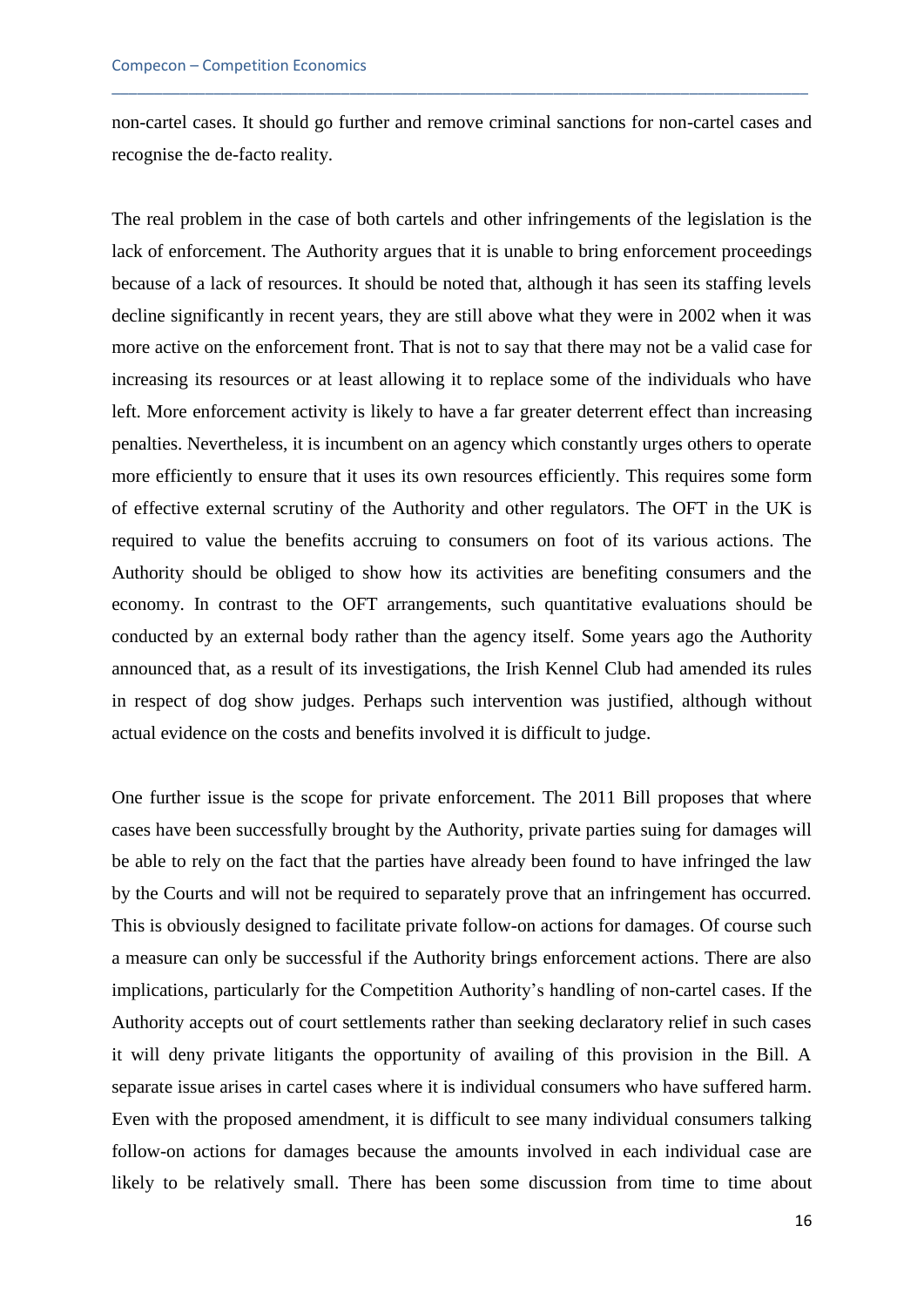facilitating possible class actions. If it were legally possible, however, allowing consumers to bring actions for damages in the Small Claims Court might arguably constitute a more effective remedy and one that would not add to legal costs as it would not require the involvement of lawyers.

\_\_\_\_\_\_\_\_\_\_\_\_\_\_\_\_\_\_\_\_\_\_\_\_\_\_\_\_\_\_\_\_\_\_\_\_\_\_\_\_\_\_\_\_\_\_\_\_\_\_\_\_\_\_\_\_\_\_\_\_\_\_\_\_\_\_\_\_\_\_\_\_\_\_\_\_\_\_\_\_\_\_

A number of proposals for increasing the effectiveness of Ireland's competition legislation and the Competition Authority are set out below:

- The proposal to increase the maximum prison term for cartel offences is unnecessary.
- Criminal penalties for non-cartel cases should be abolished recognising that they are unworkable.
- More active enforcement by the Competition Authority is required in both cartel and non-cartel cases.
- Consideration should be given to increasing the Competition Authority's resources or at least to replacing staff numbers lost in recent years but in turn the Authority's performance should be subject to external review and, in particular, the benefit to consumers from its activities should be measured.
- The legislation should be amended to reduce notifications of mergers which have no competition nexus with Ireland.
- Third parties should be given a right to appeal Competition Authority decisions in merger cases.
- Measures to increase competition in energy and transport might be more important in terms of competitiveness than proposed reforms of the legal profession.
- The *Res Judicata* provisions contained in the 2011 Bill could boost private enforcement but would require that the Authority bring declaratory actions in non-cartel cases rather than accepting private settlements.
- If it were legally possible, individual consumers should be able to bring follow-on actions for damages in the Small Claims Court in cases where the Authority has brought a successful criminal cartel prosecution.

# **References**

A Government of Renewal: A Policy Agreement Between Fine Gael, The Labour Party, Democratic Left, Dublin, Stationery Office, December 1994.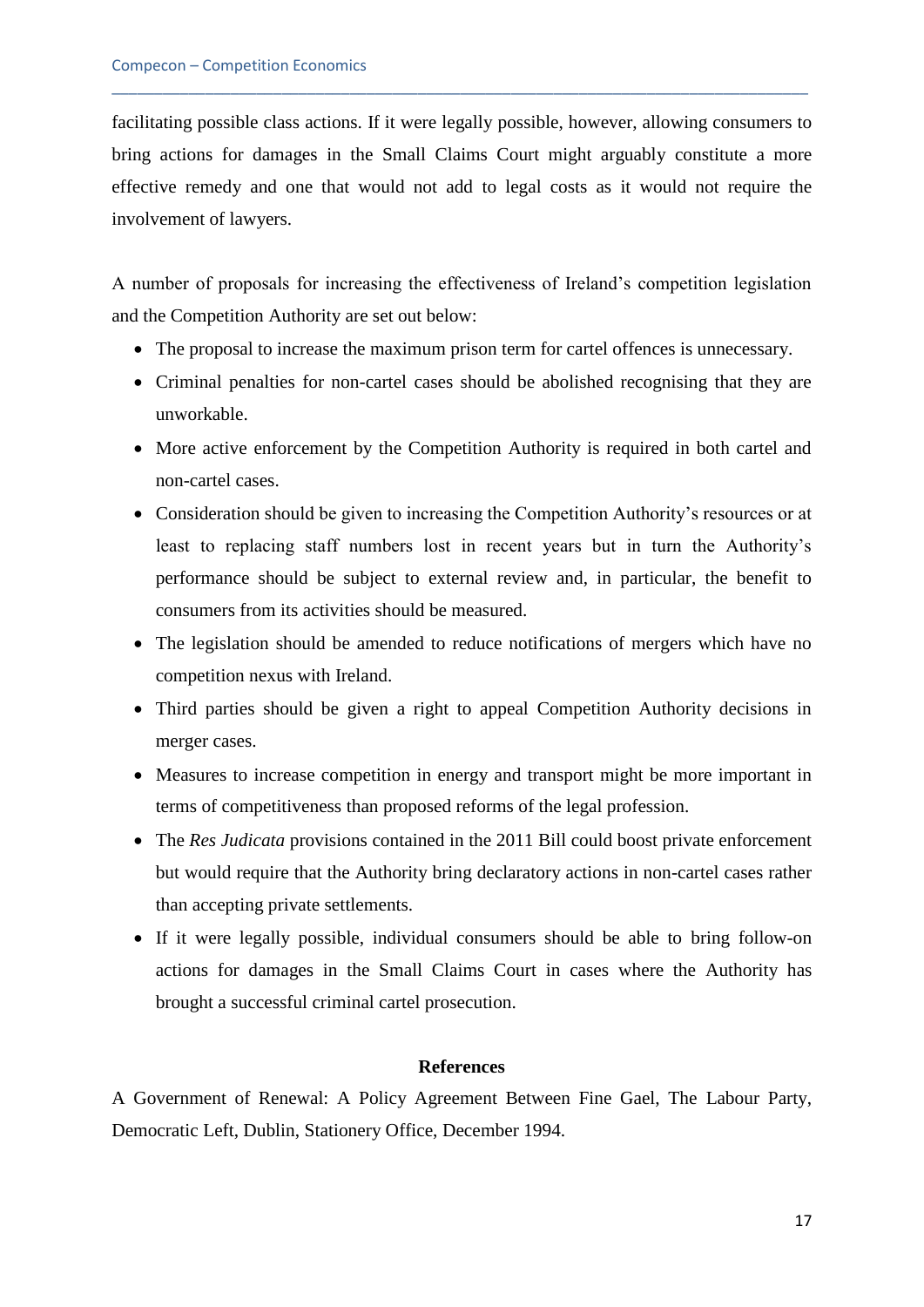Armstrong, M.A., Cowan, S. And Vickers, J., (1994), *Regulatory Reform, Economic Analysis and the British Experience*, Cambridge Ma., MIT Press.

\_\_\_\_\_\_\_\_\_\_\_\_\_\_\_\_\_\_\_\_\_\_\_\_\_\_\_\_\_\_\_\_\_\_\_\_\_\_\_\_\_\_\_\_\_\_\_\_\_\_\_\_\_\_\_\_\_\_\_\_\_\_\_\_\_\_\_\_\_\_\_\_\_\_\_\_\_\_\_\_\_\_

Baker, D.I., (2001), The Use of Criminal Law Remedies to Deter and Punish Cartels and Bid-Rigging, *George Washington Law Review*, 69: 715.

Charleton, P. and Bolger, M., (1998), The Competition (Amendment) Act, 1996: Extending the Criminal Law, *The Bar Review*, 214, (March).

Competition and Mergers Review Group, (CMRG), *The Final Report of the Competition and Mergers Review Group*, Dublin, Stationery Office, 2000.

Competition Authority, *Annual Reports, various years*, Dublin, Competition Authority.

Competition Authority, (2006), *Competition in Professional Services Solicitors and Barristers*, Dublin, Competition Authority.

Connor, J.M., (2004), Global Cartels Redux: The Amino Acid Lysine Antitrust Litigation (1996), in L.J. White and J.E. Kwoka (eds.), *The Antitrust Revolution Economics, Competition and Policy*, Oxford, Oxford University Press.

Craycraft, J.L. and Gallo, J.C., (1997), Antitrust Sanctions and the Firm's Ability to Pay, *Review of Industrial Organization*, 12: 171.

Deloitte, (2005), *Review of the Electricity Sector in Ireland Final Report*.

Department of Trade and Industry, (DTI, 2001), *A World Class Competition Regime*, London: HMSO.

Fitzgerald, G. and McFadden, D., (2001), Filling a Gap in Irish Competition Law Enforcement: The Need for a Civil Fines Sanction, Competition Authority, mimeo.

Gorecki, P., (2006), Form Versus Effects-Based Approaches to the Abuse of a Dominant Position: The Case of Ticketmaster Ireland, *Journal of Competition Law & Economics*, 2(3), 533.

Hogan, G., (1989), The Need for a New Domestic Competition Law, *Irish Banking Review*, (Winter), 34.

Joshua, J., Flawed Thinking About Price Fixers, *Financial Times*, 2 August 2001

Massey, P., (2008), A League of Their Own: Landmark Supreme Court Judgment Clears Irish League of Credit Unions of Abuse of Dominance, *World Competition*, 31(2).

Massey, P., (2010), Authority Still Vertically Challenged on LPG, *Competition*.

Massey, P., (2011); A Tale of Two Mergers: Irish Merger Policy After the Heineken and Kerry Cases, *World Competition*, 34(1): 113.